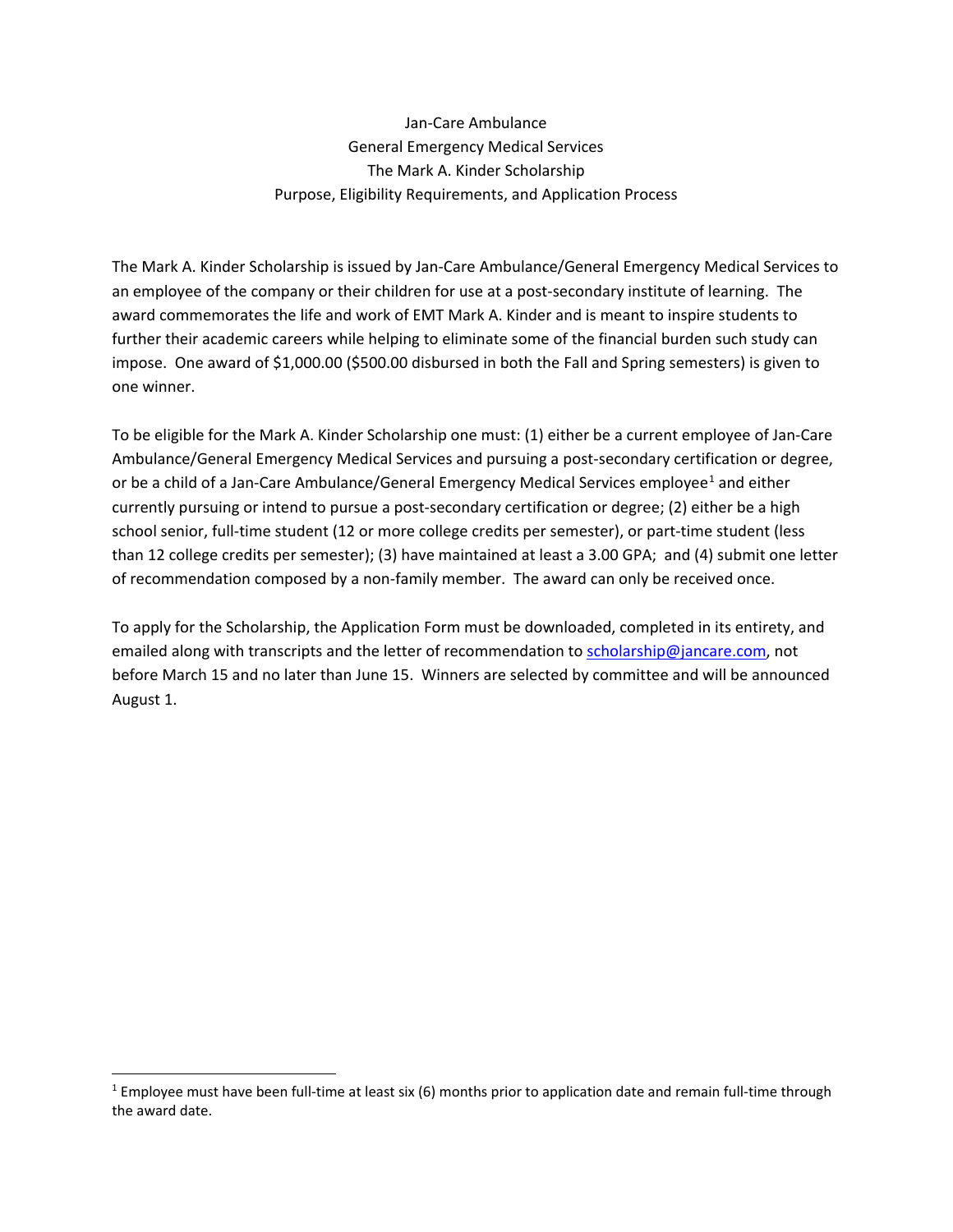# Mark Kinder Scholarship Application Email completed Application to scholarship@jancare.com

| Last Name      |                                                                           | <b>First Name</b>     | Middle Name |               |
|----------------|---------------------------------------------------------------------------|-----------------------|-------------|---------------|
| <b>Address</b> |                                                                           |                       |             |               |
| City           |                                                                           | State                 | ZIP         |               |
|                | Home Telephone                                                            | <b>E-Mail Address</b> |             | Date of Birth |
| I am:          | [] an employee of Jan-Care Ambulance<br>[] a child of a Jan-Care employee |                       |             |               |
|                | Name of Jan-Care employee                                                 |                       | Relation    |               |
|                | <b>Current School</b>                                                     |                       |             |               |
| Address        |                                                                           |                       |             |               |
| City           |                                                                           | State                 | ZIP         |               |
|                | Current Cumulative GPA                                                    |                       |             |               |
|                |                                                                           |                       |             |               |
|                |                                                                           |                       |             |               |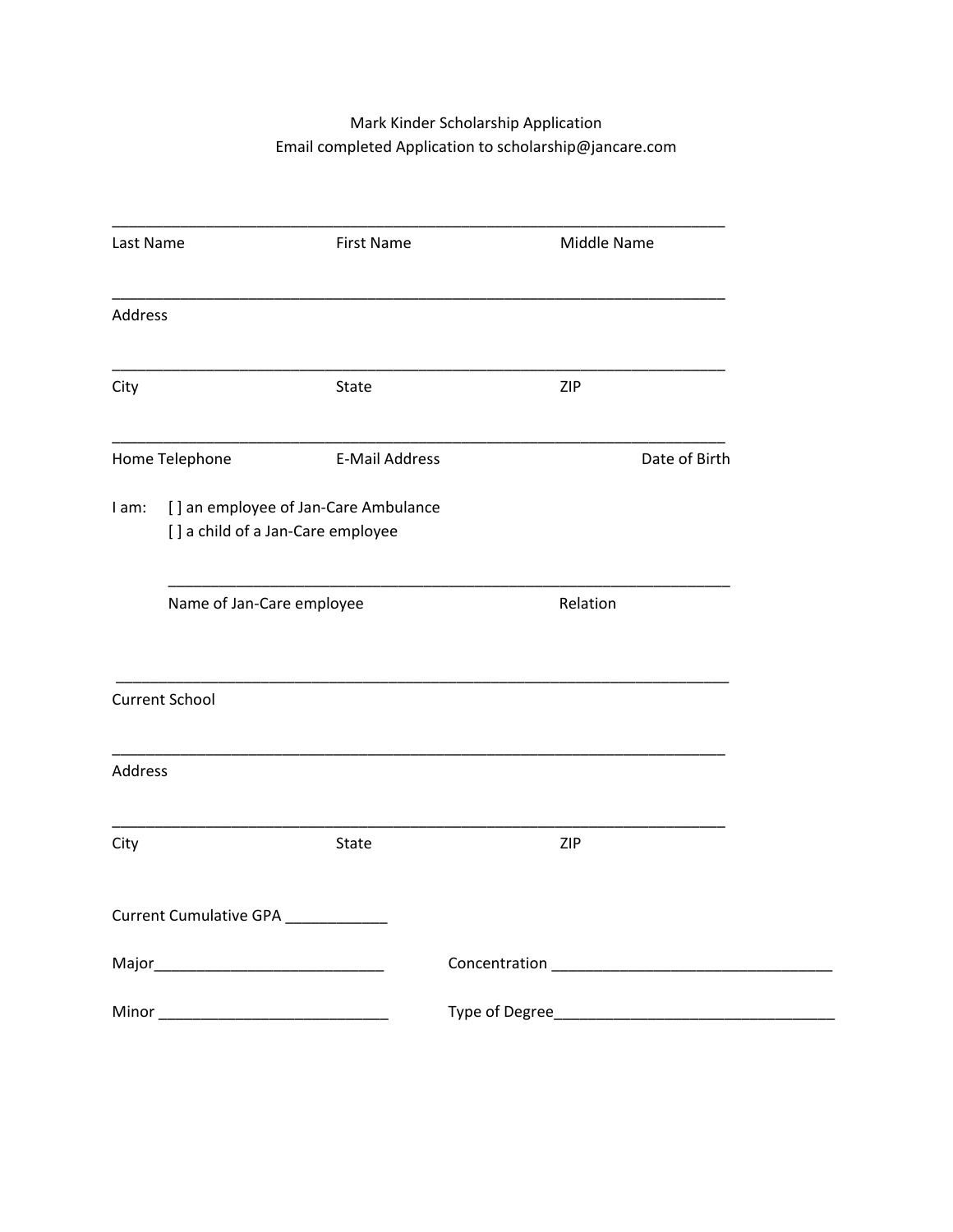1. Please list the secondary school from which you graduated and all higher education institutions you have attended. You may include summer programs, study-abroad, and exchange programs for secondary and higher education institutions.

School **Community Community Community Community** Location **Community Community Community Community** Date

2. Please list high school and college activities (student government, sports, committees, etc.), as well as any public service or community activities with which you have been significantly involved.

Activity **Dates** Offices

3. Please list any awards, scholarships, publications, or special recognitions you have received.

Award **Date**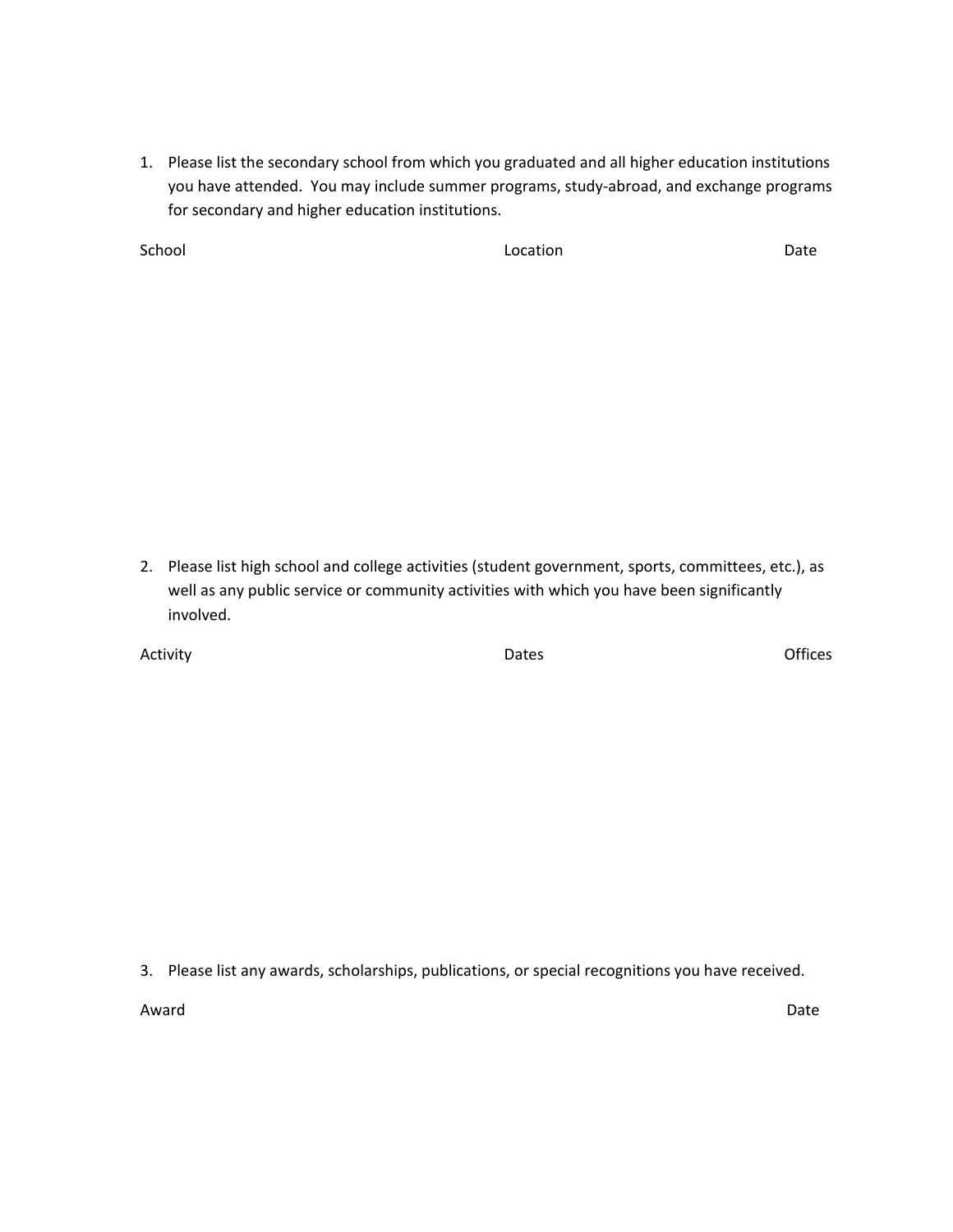4. Please list all part-time and full-time jobs you have held. You may include internships.

Employer **Employer** Dates Dates Job Duties/Responsibilities

5. What do you hope to do and what position do you hope to achieve upon completion of your studies?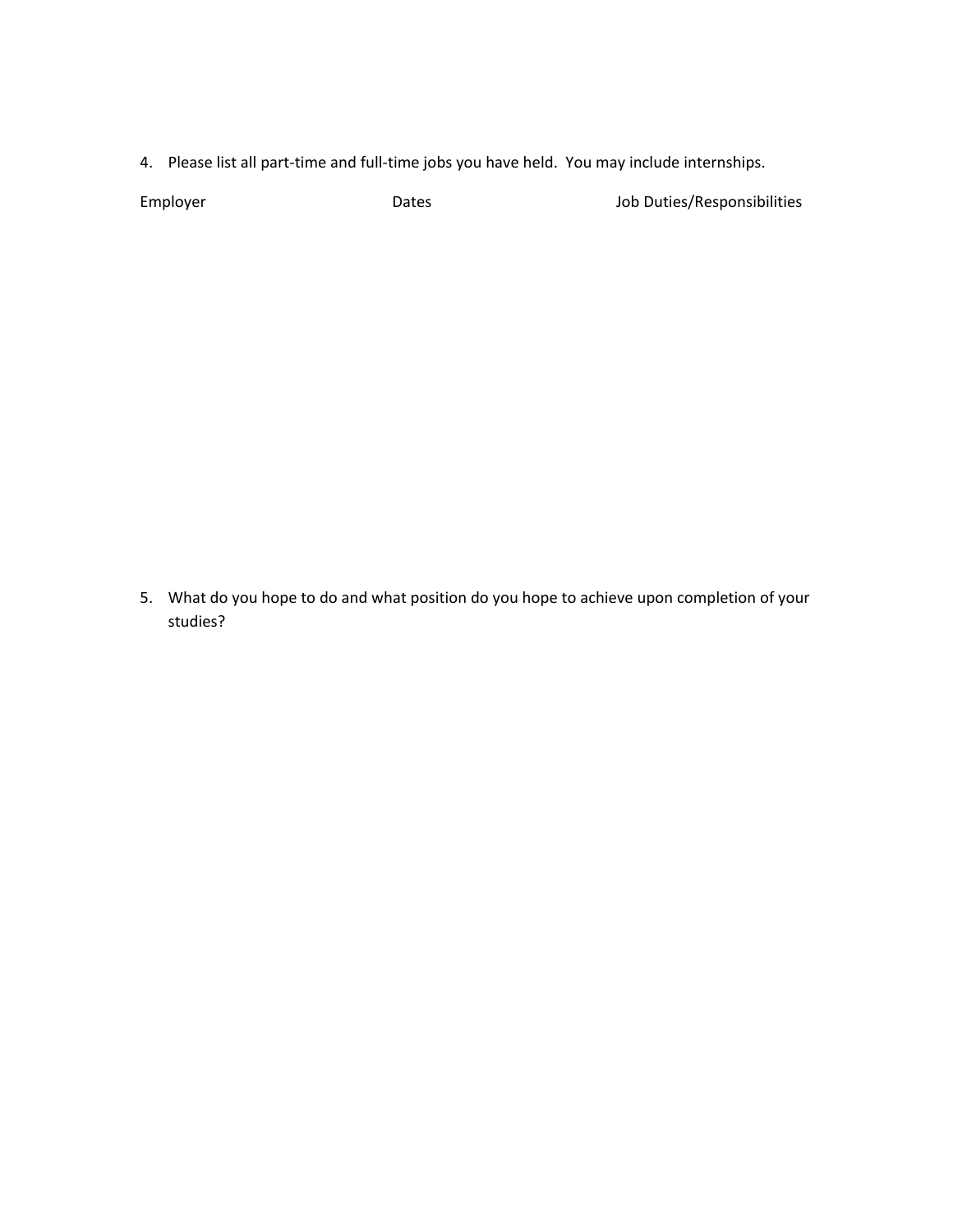6. In what ways would a Mark A Kinder Scholarship award affect your educational advancement?